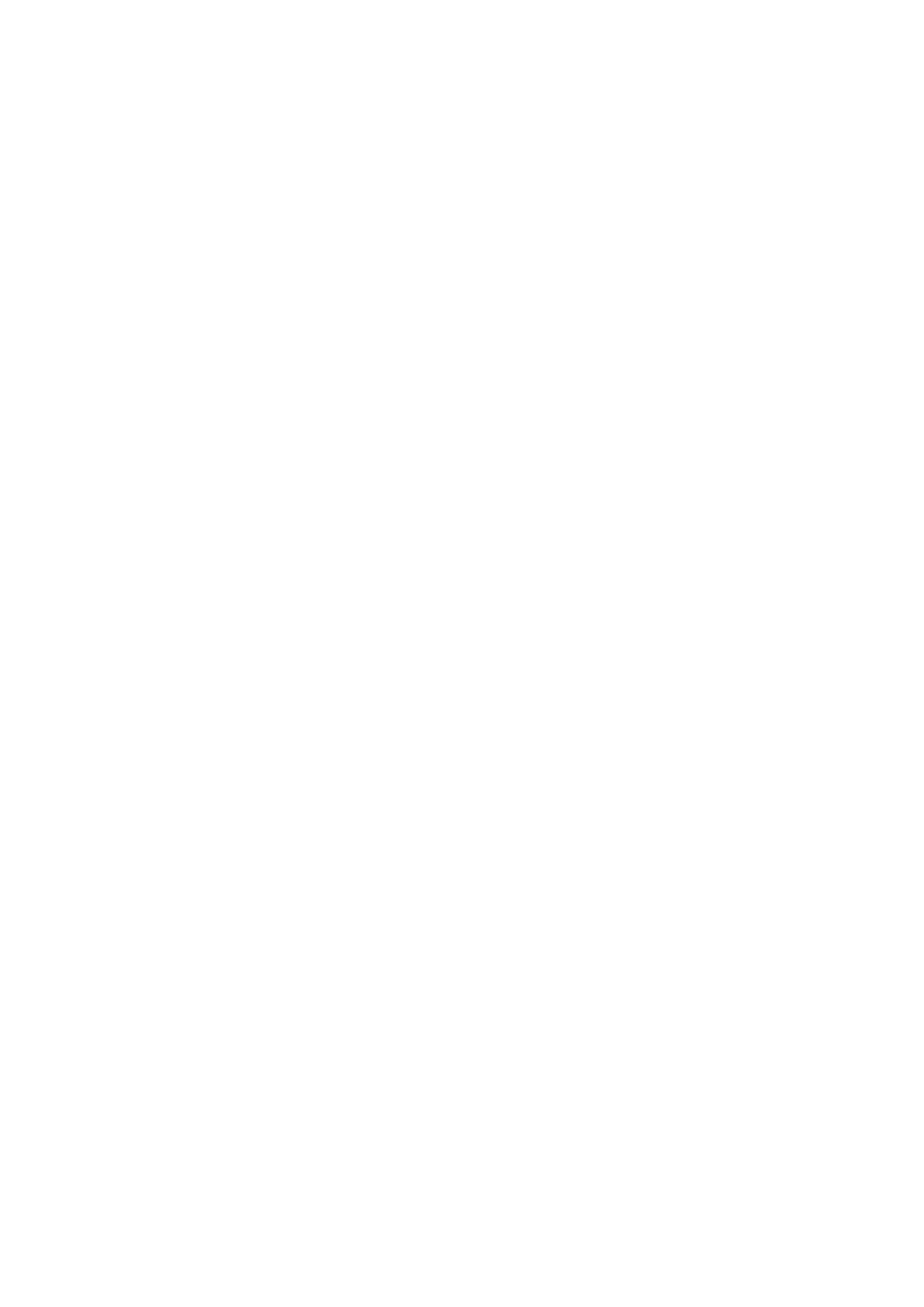Note: a roll-call was conducted that ascertained the following members were in attendance at the commencement of the meeting.

| <b>Member</b>  |                           | <b>Member</b>                        |                           |
|----------------|---------------------------|--------------------------------------|---------------------------|
| Cr L Cooper    | $\checkmark$              | <b>IMSB Chair D Taipari</b>          |                           |
| Cr J Bartley   | $\boldsymbol{\mathsf{x}}$ | <b>IMSB Member G Wilcox</b>          |                           |
| Cr C Casey     | $\checkmark$              | <b>Cr S Stewart</b>                  |                           |
| Cr E Collins   | $\checkmark$              | Cr P Young                           | $\boldsymbol{\mathsf{x}}$ |
| Cr S Henderson | $\checkmark$              | Mayor P Goff (Ex-officio)            | $\boldsymbol{\mathsf{x}}$ |
| Cr D Newman    | $\checkmark$              | Deputy Mayor B Cashmore (Ex-officio) | $\boldsymbol{\mathsf{x}}$ |

#### **1 Apologies**

Resolution number REG/2022/21

MOVED by Cr L Cooper, seconded by Cr C Casey:

#### **That the Regulatory Committee:**

- **a) accept the apology from** 
	- **Absence**

**Mayor P Goff**

**Deputy Mayor B Cashmore** 

**Lateness**

**Cr P Young**

**Early Departure**

**Cr E Collins** 

## **CARRIED**

Note: Subsequently, an apology was received from Cr J Bartley, and the meeting concluded before Cr P Young could attend.

## **2 Declaration of Interest**

There were no declarations of interest.

## **3 Confirmation of Minutes**

Resolution number REG/2022/22

MOVED by Cr L Cooper, seconded by IMSB Member G Wilcox:

#### **That the Regulatory Committee:**

**a) confirm the ordinary minutes of its meeting, held on Tuesday, 10 May 2022, including the confidential section, as a true and correct record.**

**CARRIED**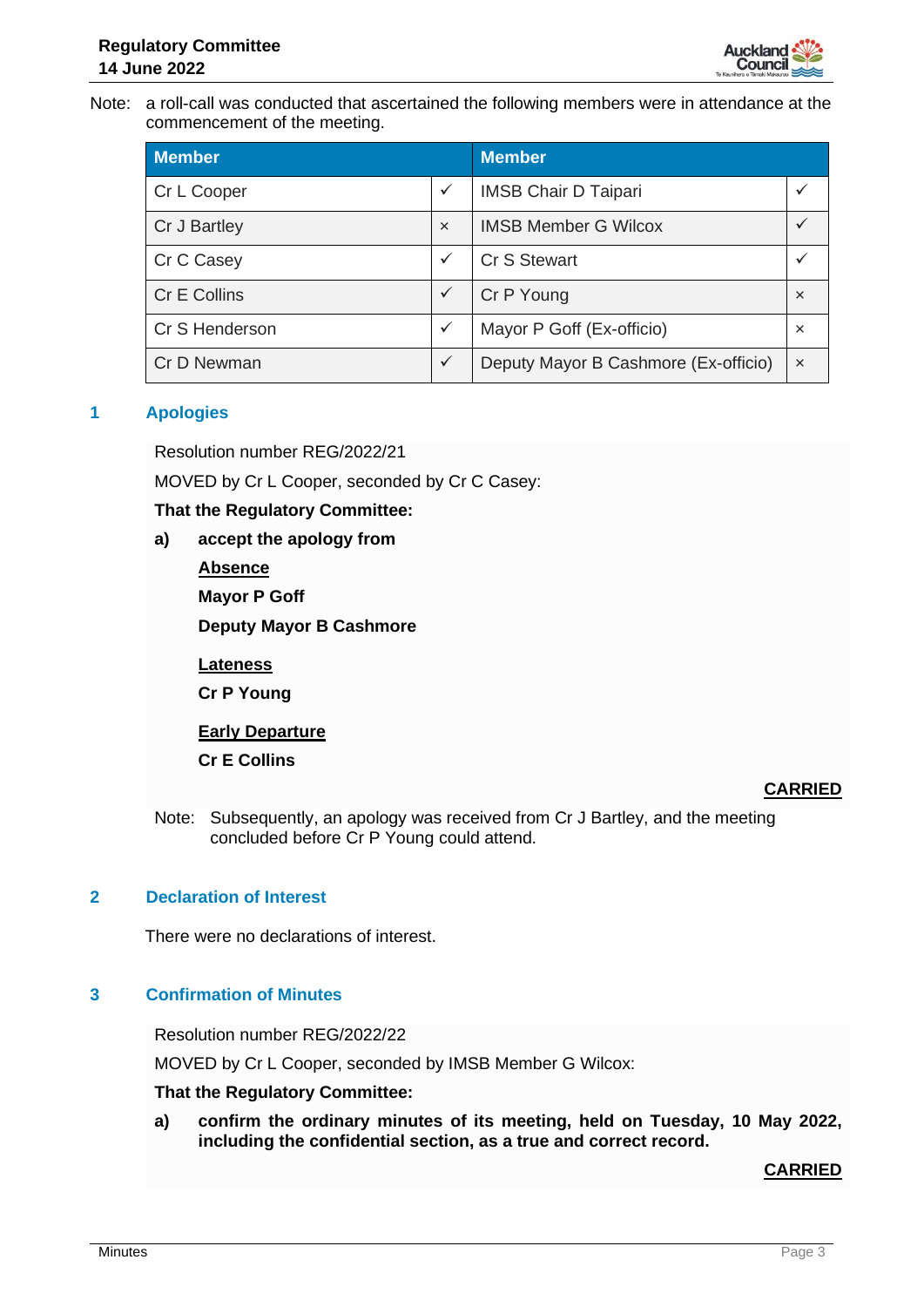

#### **4 Petitions**

There were no petitions.

#### **5 Public Input**

There was no public input.

#### **6 Local Board Input**

There was no local board input.

#### **7 Extraordinary Business**

There was no extraordinary business.

**8 Determination of an objection to a menacing dog classification - Cameron Waiariki** This item was deferred to the July 2022 meeting of the Regulatory Committee.

### **9 Summary of Regulatory Committee Information - updates, memos and briefings - 14 June 2022**

Resolution number REG/2022/23

MOVED by IMSB Chair D Taipari, seconded by Cr E Collins:

#### **That the Regulatory Committee:**

- **a) note the progress on the forward work programme appended as Attachment A of the agenda report.**
- **b) receive the summary of Regulatory Committee report 14 June 2022.**

**CARRIED**

#### **10 Consideration of Extraordinary Items**

There was no consideration of extraordinary items.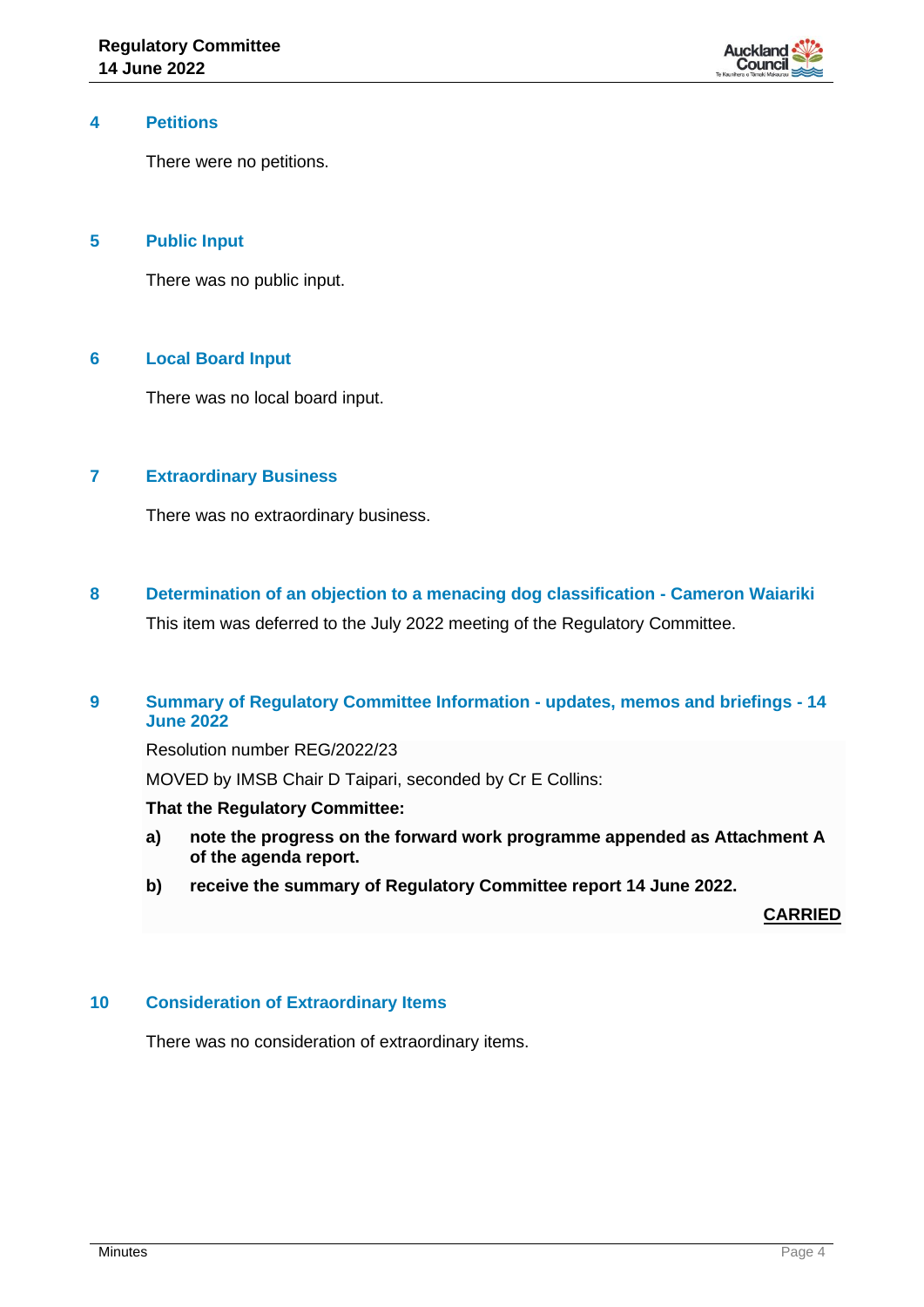

#### **11 Procedural motion to exclude the public**

Resolution number REG/2022/24

MOVED by Cr L Cooper, seconded by Cr E Collins:

**That the Regulatory Committee:**

**a) exclude the public from the following part(s) of the proceedings of this meeting.**

**The general subject of each matter to be considered while the public is excluded, the reason for passing this resolution in relation to each matter, and the specific grounds under section 48(1) of the Local Government Official Information and Meetings Act 1987 for the passing of this resolution follows.**

**This resolution is made in reliance on section 48(1)(a) of the Local Government Official Information and Meetings Act 1987 and the particular interest or interests protected by section 6 or section 7 of that Act which would be prejudiced by the holding of the whole or relevant part of the proceedings of the meeting in public, as follows:**

#### **C1 Delegations sought to abide on three claims for judicial review of resource consents at High Court**

| Reason for passing this<br>resolution in relation to each<br>matter                                                                                                                   | Particular interest(s) protected (where<br>applicable)                                                                                                                                                                                                                                                                                                                                                                                                                                                                                                              | Ground(s) under section<br>48(1) for the passing of this<br>resolution                                                                                                                                |
|---------------------------------------------------------------------------------------------------------------------------------------------------------------------------------------|---------------------------------------------------------------------------------------------------------------------------------------------------------------------------------------------------------------------------------------------------------------------------------------------------------------------------------------------------------------------------------------------------------------------------------------------------------------------------------------------------------------------------------------------------------------------|-------------------------------------------------------------------------------------------------------------------------------------------------------------------------------------------------------|
| The public conduct of the part of<br>the meeting would be likely to<br>result in the disclosure of<br>information for which good<br>reason for withholding exists<br>under section 7. | $s7(2)(q)$ - The withholding of the<br>information is necessary to maintain<br>legal professional privilege.<br>s7(2)(i) - The withholding of the<br>information is necessary to enable the<br>local authority to carry on, without<br>prejudice or disadvantage,<br>negotiations (including commercial<br>and industrial negotiations).<br>In particular, the report contains<br>information that could compromise<br>the council and or other parties in the<br>position it seeks to adopt in these<br>judicial reviews that are before the<br><b>High Court.</b> | s48(1)(a)<br>The public conduct of the<br>part of the meeting would<br>be likely to result in the<br>disclosure of information<br>for which good reason for<br>withholding exists under<br>section 7. |

#### **C2 Appointment of Panel member to the National Policy Statement - Urban Development plan change Independent Hearing Panel**

| Reason for passing this<br>resolution in relation to each<br>matter                                                                                                                   | Particular interest(s) protected (where<br>applicable)                                                                                                                                                                                                                                                                                                                                                                                                                     | Ground(s) under section<br>48(1) for the passing of this<br>resolution                                                                                                                                |
|---------------------------------------------------------------------------------------------------------------------------------------------------------------------------------------|----------------------------------------------------------------------------------------------------------------------------------------------------------------------------------------------------------------------------------------------------------------------------------------------------------------------------------------------------------------------------------------------------------------------------------------------------------------------------|-------------------------------------------------------------------------------------------------------------------------------------------------------------------------------------------------------|
| The public conduct of the part of<br>the meeting would be likely to<br>result in the disclosure of<br>information for which good<br>reason for withholding exists<br>under section 7. | $s7(2)(a)$ - The withholding of the<br>information is necessary to protect<br>the privacy of natural persons,<br>including that of a deceased person.<br>In particular, the report contains the<br>names of people recommended as<br>part of an independent hearing panel.<br>This information should not be made<br>public until the Regulatory Committee<br>endorses the recommendations and<br>the successful applicant confirms the<br>acceptance for the appointment. | s48(1)(a)<br>The public conduct of the<br>part of the meeting would<br>be likely to result in the<br>disclosure of information<br>for which good reason for<br>withholding exists under<br>section 7. |

**The text of these resolutions is made available to the public who are present at the meeting and form part of the minutes of the meeting.**

#### **CARRIED**